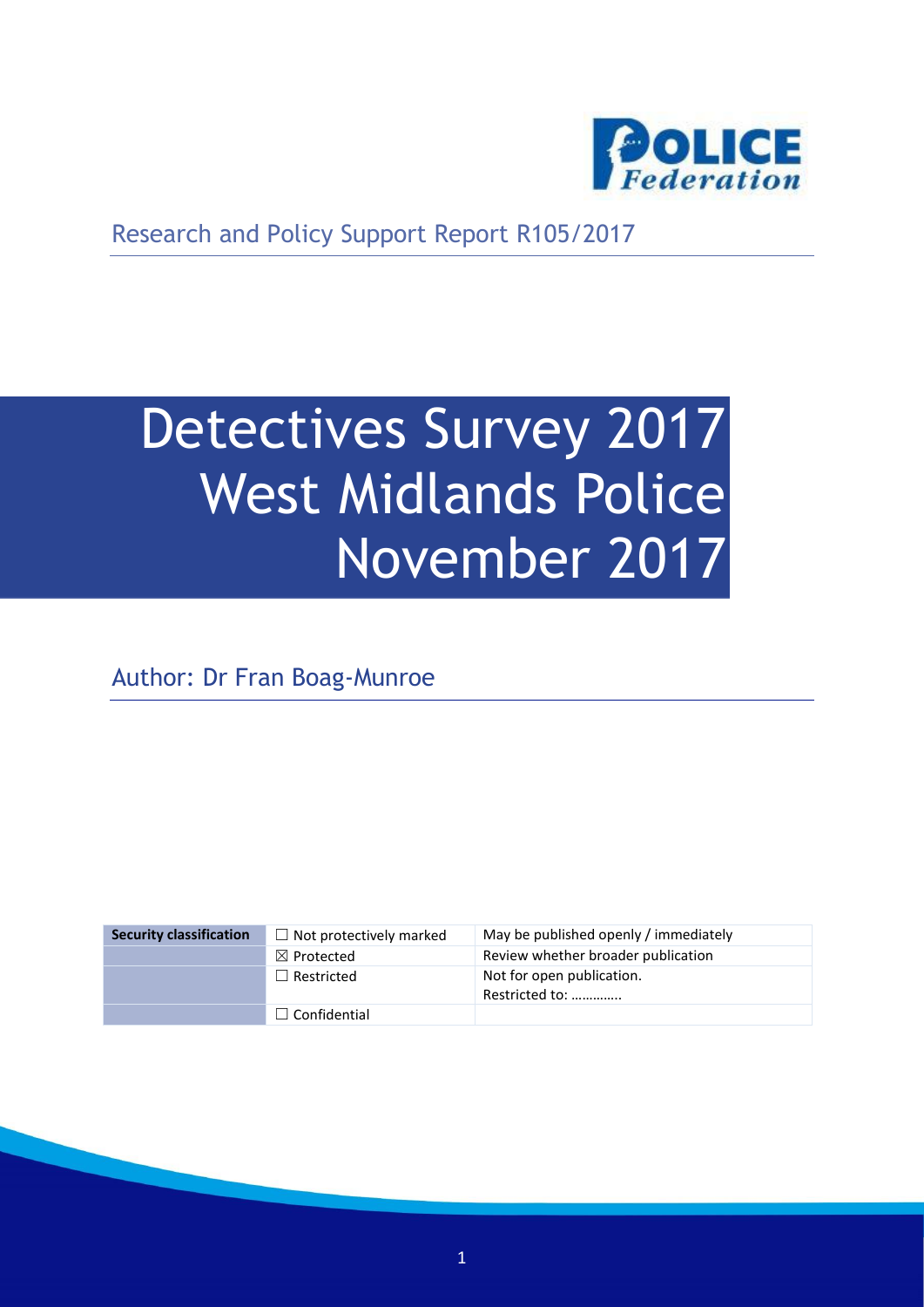#### **INTRODUCTION**

This report provides a summary of responses to the PFEW National Detectives Survey received from respondents in West Midlands Police in 2017.

Some of the questions asked in this year's survey were the same as in the 2015 National Detectives Survey; this allowed us to monitor any changes since the last time the survey was conducted. Other questions were new to 2017, to be able to look in more detail at the context in which detectives are currently working.

Where appropriate, details of average responses for the police service as a whole are also presented, differences between the national and local responses have not been tested statistically and therefore any differences reported are for guidance only and must be treated with caution.

#### **RESPONSE RATE AND RESPONDENTS**

The National Detectives Survey 2017 opened on 1st September 2017 and closed on 24th September 2017. During this time, detective officers were invited to attend via the Police Federation's National Membership Database, as well as via local Joint Branch Boards and the National Detectives Forum mailing list.

**250 responses were received from detectives in West Midlands Police**. There is still no accepted measure of the total number of detectives in England and Wales. It is therefore not possible to calculate a definitive response rate for the survey as a proportion of the total number of detectives. However, for comparison the number of responses received within West Midlands Police was higher than when this survey was last conducted in 2015, when 198 responses were received.

#### **IMPACT OF SERVICE CUTS**

**58% of respondents within West Midlands Police said that service cuts have had a major impact on their morale**; this was higher than the national average, where 56% detectives said that service cuts have had a major impact upon their morale.

In addition, **30% of respondents within West Midlands Police said service cuts have had a major impact upon their physical health and wellbeing, whilst 26% said that service cuts have had a major impact upon their mental health and wellbeing**. For comparison, in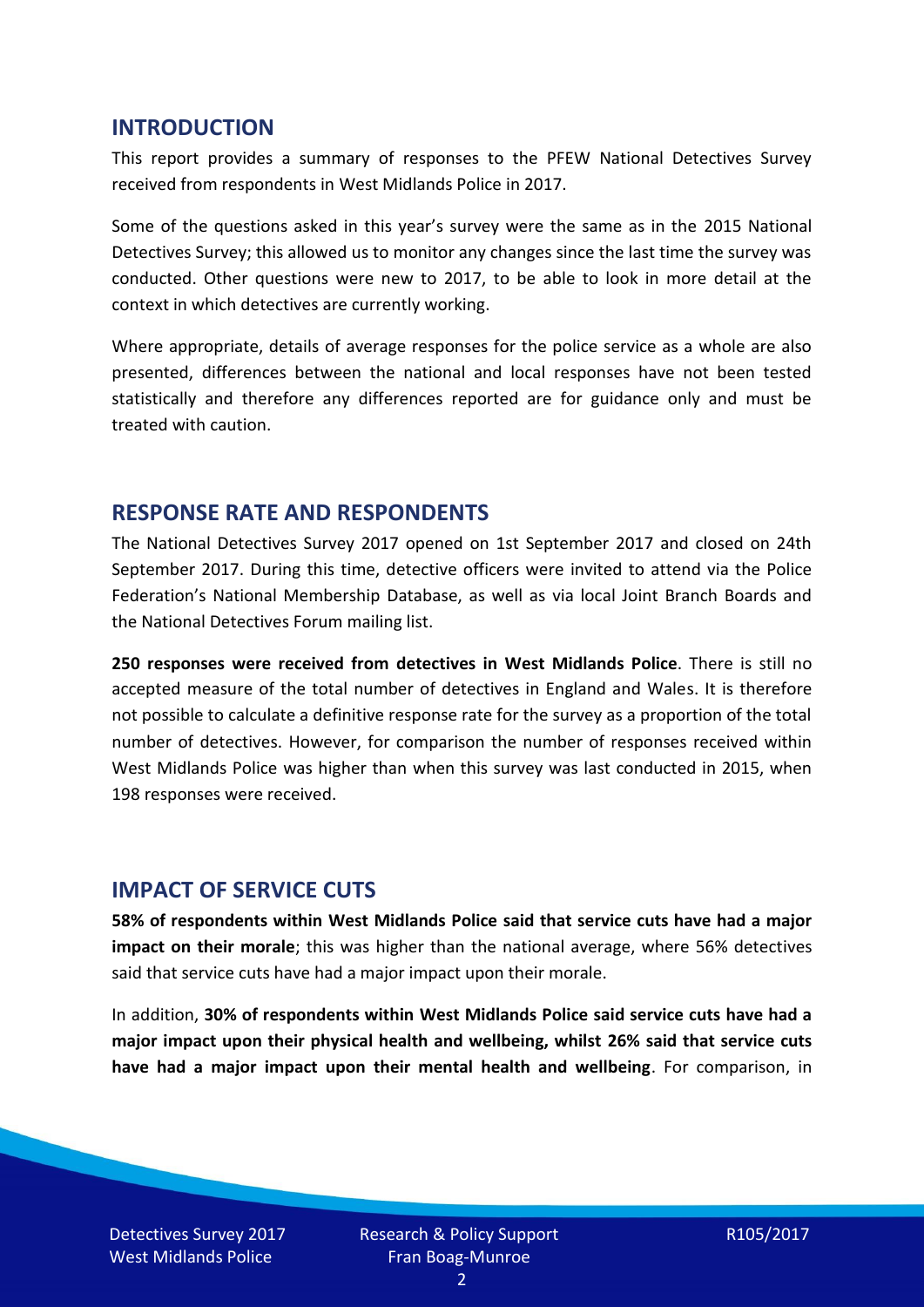England and Wales as whole 27% of detectives said that service cuts have had a major impact on their physical health and wellbeing and also on their mental health and wellbeing.

| How, if at all, have<br>service cuts affected | No impact | <b>Minor impact</b> | <b>Moderate</b><br>impact | <b>Major impact</b> |
|-----------------------------------------------|-----------|---------------------|---------------------------|---------------------|
| <b>Your morale</b>                            | 3%        | 9%                  | 30%                       | 58%                 |
| Your physical health and<br>wellbeing         | 13%       | 22%                 | 35%                       | 30%                 |
| Your mental health and<br>wellbeing           | 14%       | 23%                 | 36%                       | 26%                 |

**63% of respondents in West Midlands Police said that service cuts have substantially increased their overall workload; 52% said that service cuts have substantially increased how fatigued they feel; and 43% said that service cuts have substantially increased how stressful they find their jobs**. Comparison of these proportions in West Midlands Police to England and Wales as a whole can be found in the table below.

|                                    | <b>West Midlands Police</b>                             | <b>England and Wales</b>                                |
|------------------------------------|---------------------------------------------------------|---------------------------------------------------------|
| Your overall workload              | 63% substantially increased<br>(31% slightly increased) | 62% substantially increased<br>(32% slightly increased) |
| How fatigued you feel              | 52% substantially increased<br>(36% slightly increased) | 53% substantially increased<br>(38% slightly increased) |
| How stressful you find your<br>job | 43% substantially increased<br>(44% slightly increased) | 49% substantially increased<br>(41% slightly increased) |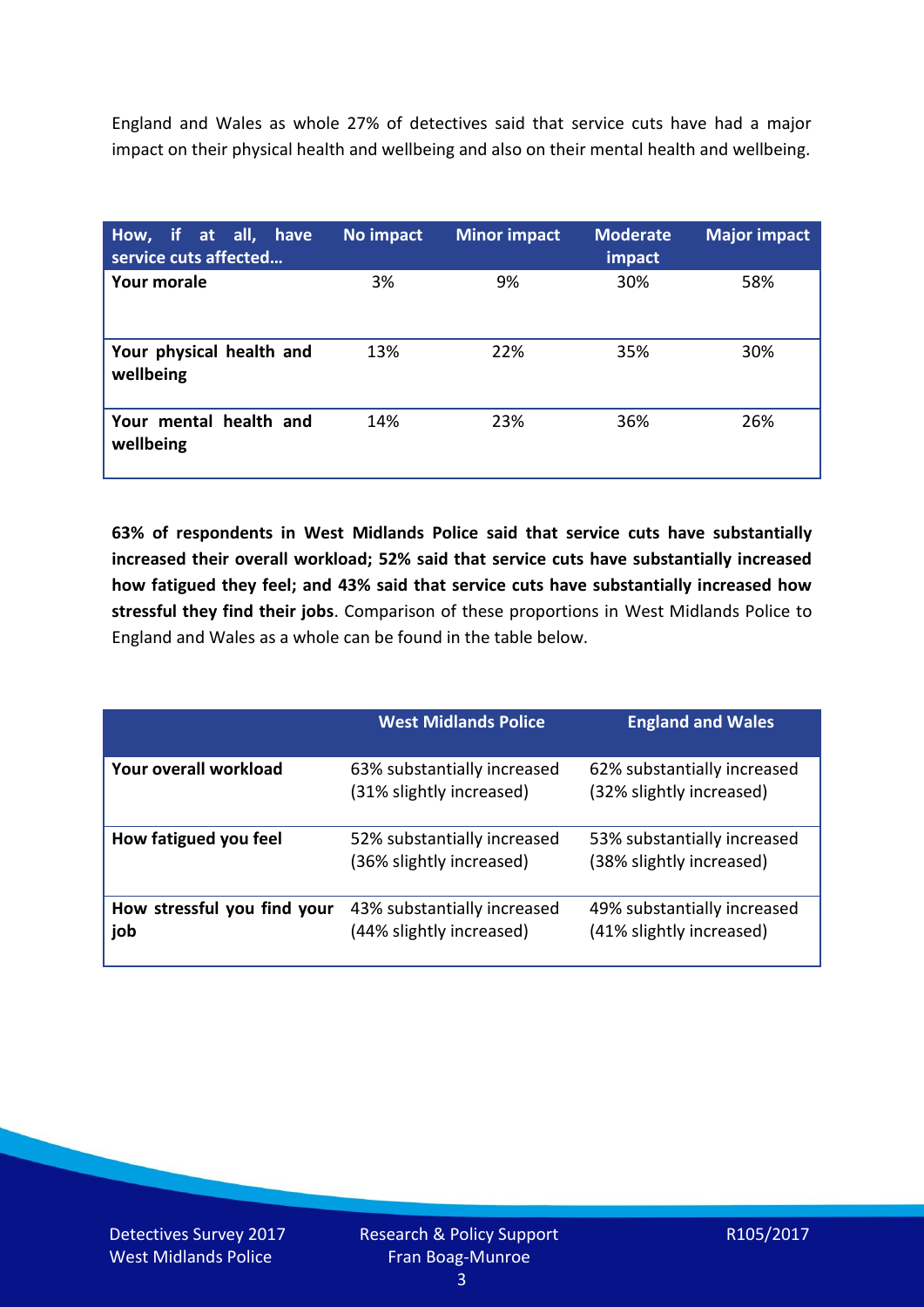## **WORKLOAD AND JOB DEMANDS**

**75% of respondents in West Midlands Police said that their workload in the last 12 months was either too high or much too high**. This is lower than the national average - in England and Wales as a whole, 76% of respondents said that their workload had been too high or much too high in the last 12 months.

21% of respondents in West Midlands Police said that their workload enabled them to provide the service needed to victims either most or all of the time; this compares to 27% of detectives in England and Wales as a whole. **The proportion of respondents in West Midlands Police who said that their workload enabled them to provide the service needed to victims either most or all of the time has decreased since 2015** when 25% of respondents felt that they could provide the service needed either most or all of the time.

In addition, 16% of respondents in West Midlands Police said that their workload enabled them to provide the service needed to witnesses either most or all of the time, in comparison to 22% of detectives in England and Wales overall. **The proportion of respondents in West Midlands Police who said that their workload enabled them to provide the service needed to witnesses either most or all of the time has decreased since 2015**, when 28% of respondents felt that they could provide the service needed either most or all of the time.

| Does your workload enable<br>you to provide the service<br>needed to? | <b>Never</b> | <b>Sometimes</b> | Most or all of the<br>time |
|-----------------------------------------------------------------------|--------------|------------------|----------------------------|
| <b>Victims</b>                                                        | 17%          | 63%              | 21%                        |
| <b>Witnesses</b>                                                      | 19%          | 65%              | 16%                        |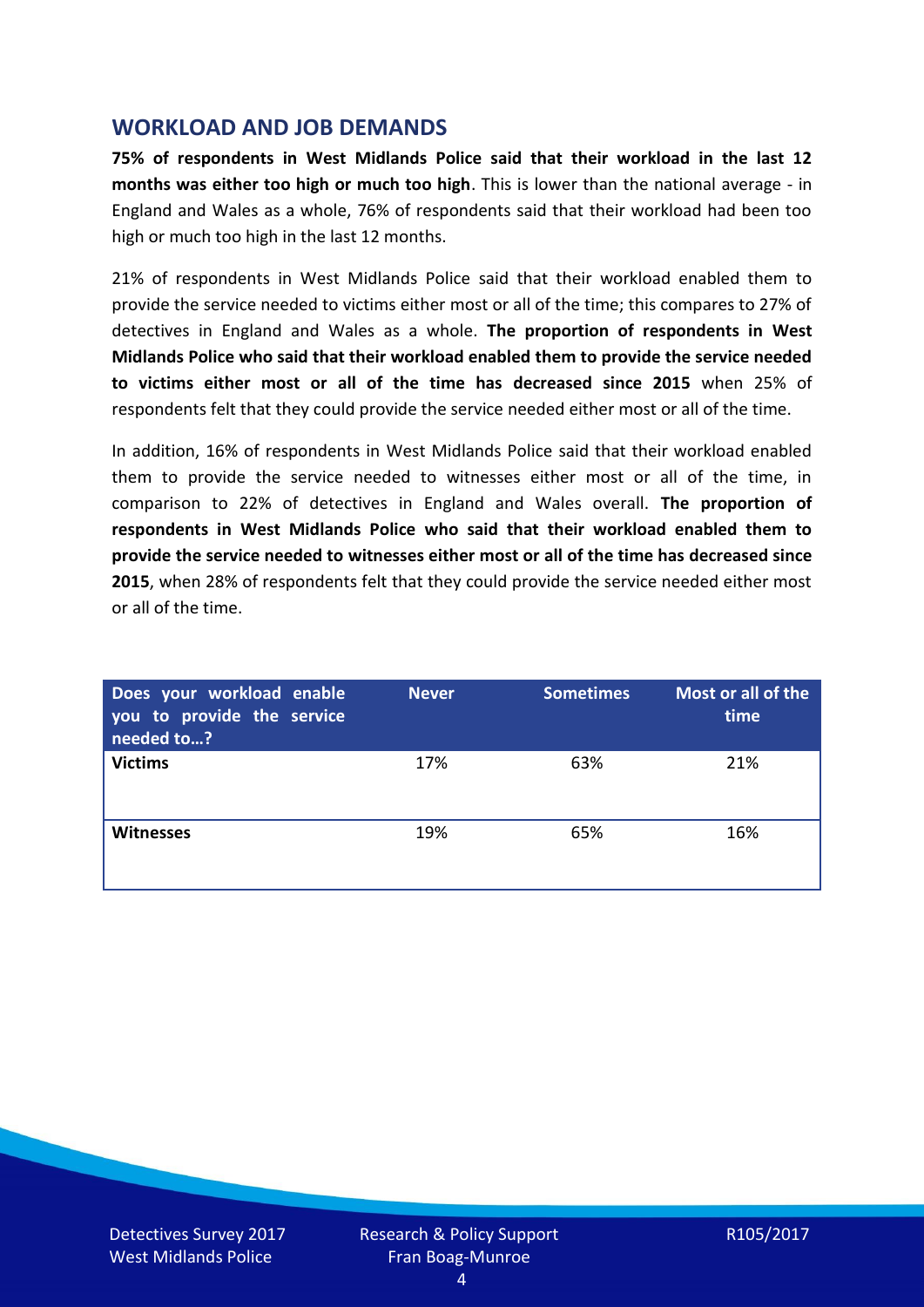## **JOB RELATED STRESS**

In West Midlands Police, **42% of respondents said that they felt emotionally drained from work either most or all of the time**. Nationally, this proportion was 48%. The proportion of respondents in West Midlands Police who said that they had felt emotionally drained from work either most or all of the time has increased since 2015, when 35% of respondents said that they felt emotionally drained from work.

**42% of respondents in West Midlands Police said that their job was either very or extremely stressful**. This is the proportion of respondents who, in effect, report a nondiagnostic case of work-related stress within West Midlands Police.



In England and Wales as a whole 48% of detectives reported a case of work-related stress. Therefore **the proportion of respondents in West Midlands Police who reported a case of work-related stress was lower than the national average**. The reasons given by respondents in West Midlands Police for why they found their job stressful are presented below.

Detectives Survey 2017 West Midlands Police

Research & Policy Support Fran Boag-Munroe

R105/2017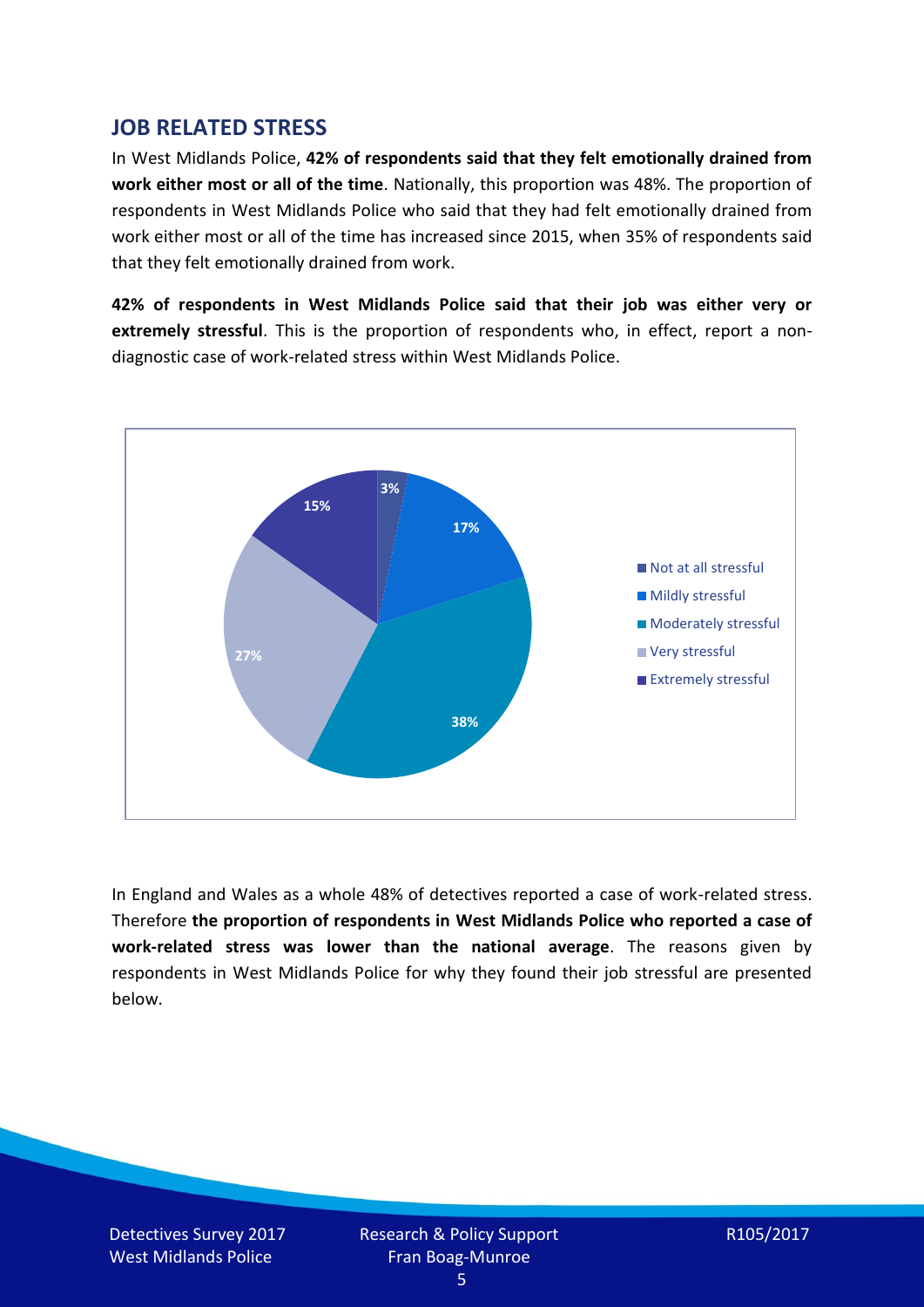| My job is stressful because                                                                | <b>Proportion</b><br>agreeing or<br>strongly<br>agreeing in<br><b>West</b><br><b>Midlands</b><br><b>Police</b> | <b>Proportion</b><br>agreeing or<br>strongly<br>agreeing in<br><b>England and</b><br><b>Wales</b> |
|--------------------------------------------------------------------------------------------|----------------------------------------------------------------------------------------------------------------|---------------------------------------------------------------------------------------------------|
| There are high levels of personal responsibility                                           | 89%                                                                                                            | 93%                                                                                               |
| There aren't enough officers in my team/unit                                               | 83%                                                                                                            | 86%                                                                                               |
| I feel like the general public and partner agencies often<br>have unrealistic expectations | 86%                                                                                                            | 82%                                                                                               |
| The nature of my work is high-risk                                                         | 75%                                                                                                            | 80%                                                                                               |
| I have a high workload                                                                     | 76%                                                                                                            | 80%                                                                                               |
| There is frequent organisational change                                                    | 80%                                                                                                            | 79%                                                                                               |
| My work is emotionally demanding                                                           | 62%                                                                                                            | 71%                                                                                               |
| I don't have enough time to be able to do my job to a<br>standard of which I can be proud  | 71%                                                                                                            | 70%                                                                                               |
| I am unable to meet all the conflicting demands on my<br>time at work                      | 67%                                                                                                            | 69%                                                                                               |
| I am exposed to traumatic or distressing incidents and<br>material                         | 51%                                                                                                            | 64%                                                                                               |
| I frequently have unrealistic time pressures                                               | 61%                                                                                                            | 61%                                                                                               |
| There aren't enough opportunities for professional<br>development                          | 66%                                                                                                            | 57%                                                                                               |
| I frequently have unachievable deadlines                                                   | 56%                                                                                                            | 57%                                                                                               |
| I am often pressured to work long hours                                                    | 41%                                                                                                            | 51%                                                                                               |
| My work-life balance is poor                                                               | 41%                                                                                                            | 43%                                                                                               |
| I don't feel like I have enough support from<br>management                                 | 38%                                                                                                            | 40%                                                                                               |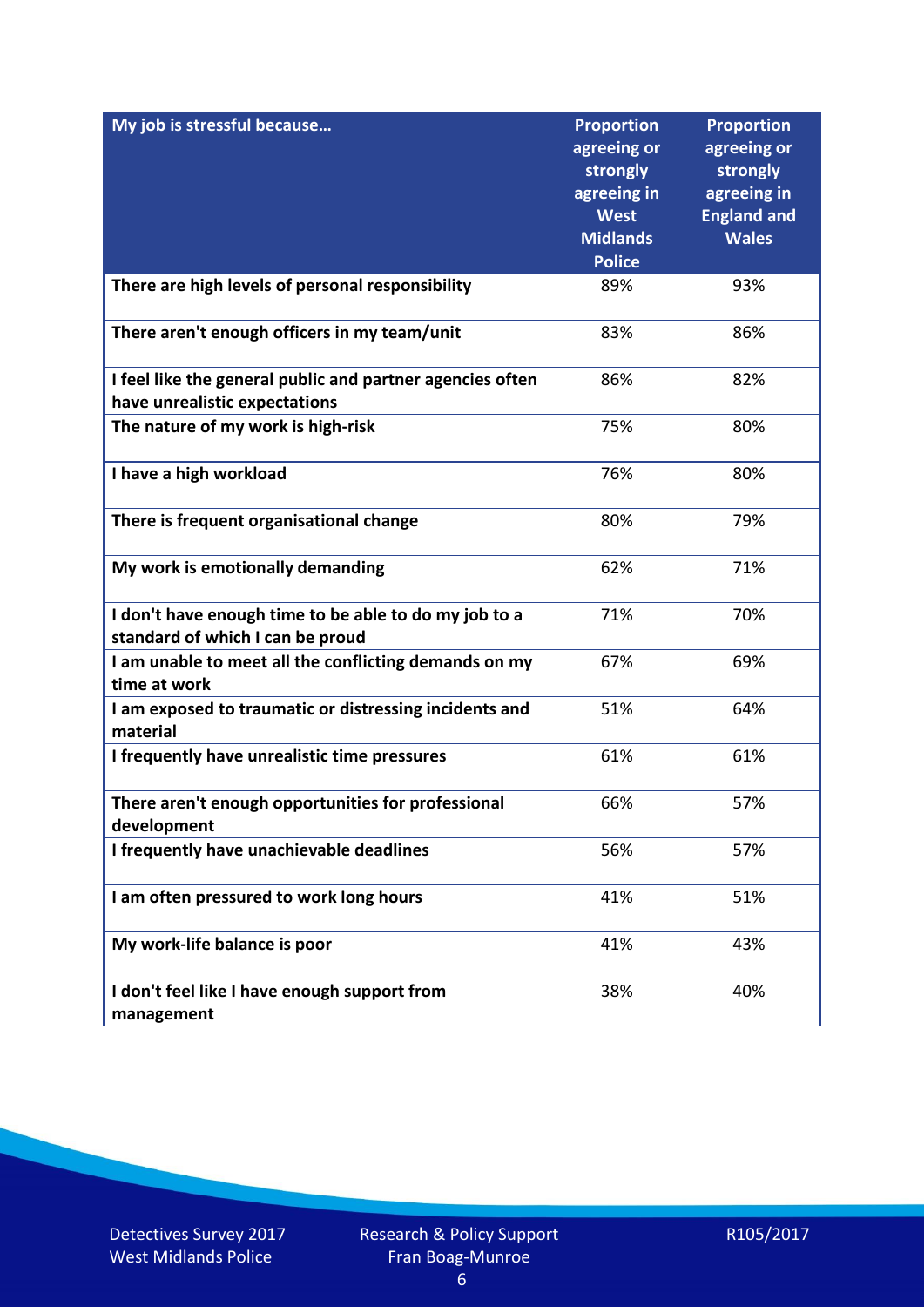# **ABSENCE AND ABSENCE BEHAVIOURS**

**Presenteeism** refers to a person attending work despite feeling that they should have taken sick leave due to their physical or mental health and wellbeing. **In West Midlands Police, 72% of respondents reported at least one instance of presenteeism associated with their physical health and wellbeing** in the last 12 months**; 55% of respondents reported at least one instance of presenteeism associated with their mental health and wellbeing**.

**Leaveism** refers to a person taking annual leave or rest days rather than sick leave for their physical or mental health and wellbeing. In the last year, **39% of respondents in West Midlands Police reported at least one instance of leaveism associated with their physical health and wellbeing**, whilst **32% of respondents in West Midlands Police reported at least one instance of leaveism associated with their mental health and wellbeing.**

Finally, **37% of respondents in West Midlands Police said that they had taken sickness absence due to their physical health and wellbeing** in the last 12 months. In addition, **13% of respondents said that they had taken sickness absence due to their mental health and wellbeing**.

Comparison of the proportions of respondents reporting presenteeism, leaveism and sickness absence in West Midlands Police with England and Wales as a whole can be found in the table below.

|                             |                                         | <b>West Midlands Police</b>           |                                         | <b>England and Wales</b>              |
|-----------------------------|-----------------------------------------|---------------------------------------|-----------------------------------------|---------------------------------------|
| At least one<br>instance of | <b>Physical health</b><br>and wellbeing | <b>Mental health</b><br>and wellbeing | <b>Physical health</b><br>and wellbeing | <b>Mental health</b><br>and wellbeing |
| Presenteeism                | 72%                                     | 55%                                   | 71%                                     | 54%                                   |
| Leaveism                    | 39%                                     | 32%                                   | 42%                                     | 33%                                   |
| <b>Sickness</b><br>absence  | 37%                                     | 13%                                   | 35%                                     | 14%                                   |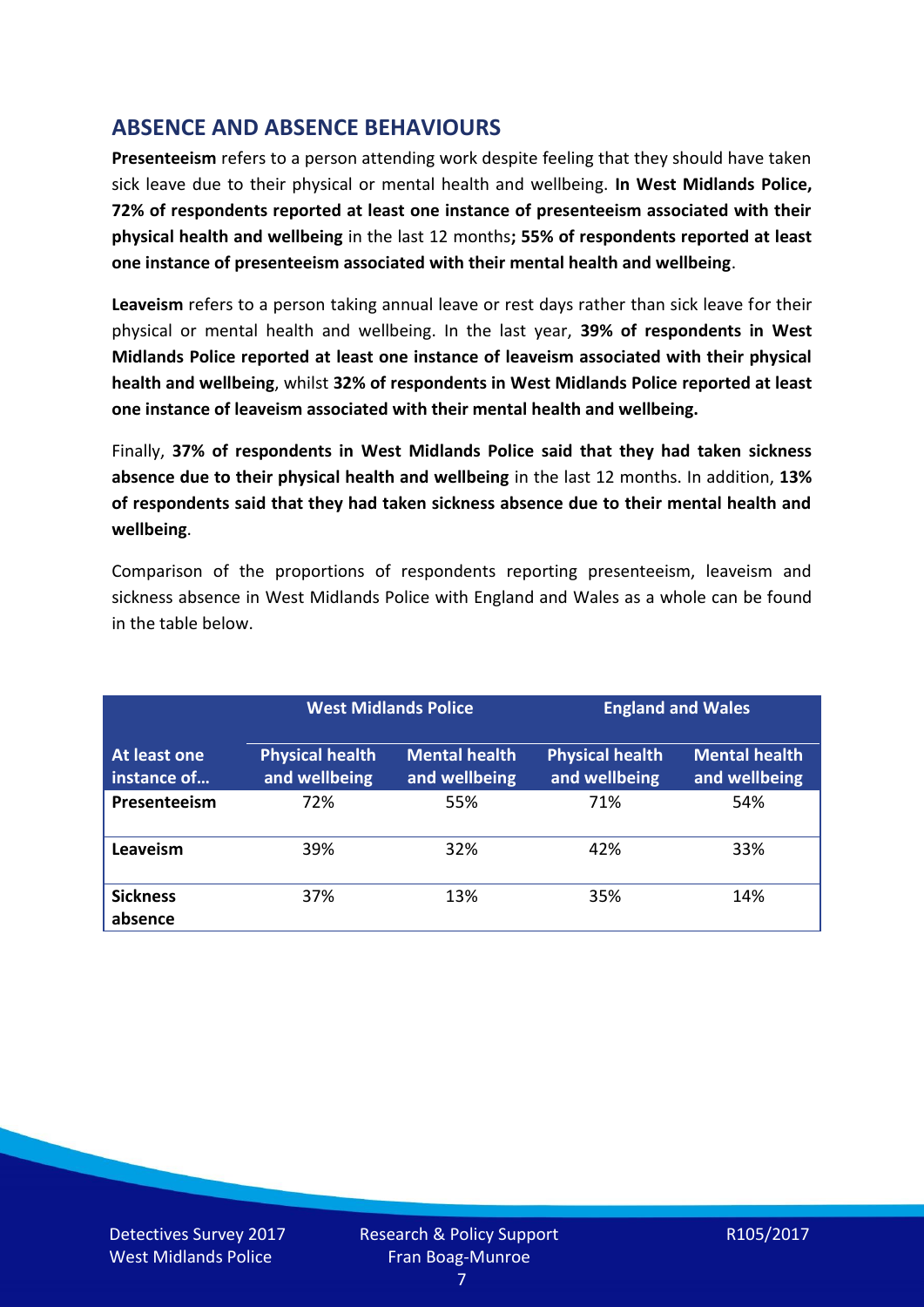## **VIEWS ABOUT THE JOB**

**80% of respondents in West Midlands Police felt that the role of the detective was seen as less valuable to the force than it used to be.** This compares with 85% of detectives in England and Wales as a whole who said that they felt the role of the detective was now less valuable.

Respondents in West Midlands Police were less likely to be dissatisfied than satisfied with their jobs, with **37% of respondents saying that they were dissatisfied and 46% of respondents saying that they were satisfied**. In comparison, 36% of detectives in England and Wales as a whole said that they were dissatisfied with their jobs, whilst 45% of respondents said that they were satisfied.

In addition, **the proportion of respondents in West Midlands Police who said that they were dissatisfied with their job has not changed since 2015**, when 37% of respondents reported job dissatisfaction.

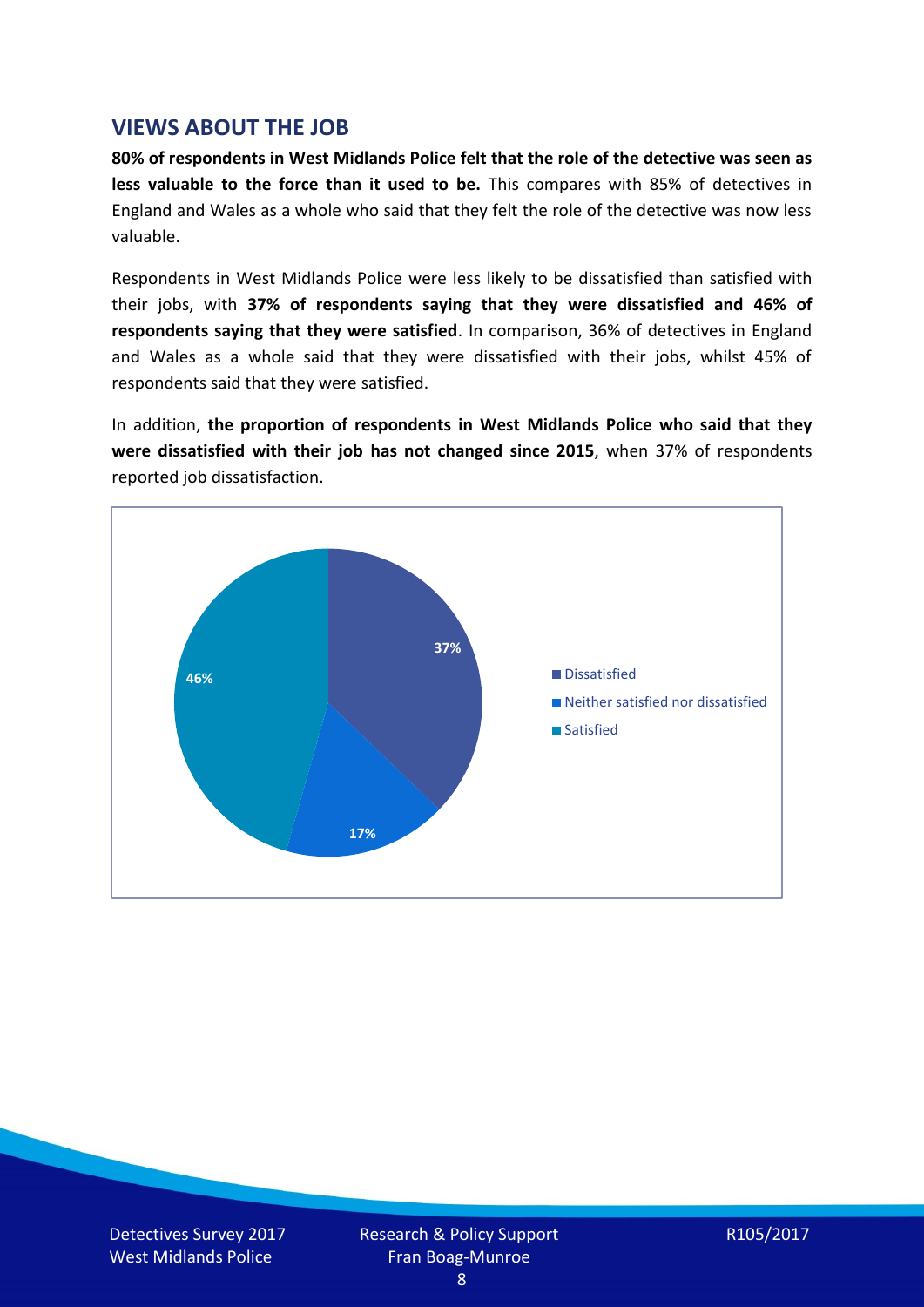# **TRAINING AND CONTINUOUS PROFESSIONAL DEVELOPMENT**

**57% of respondents in West Midlands Police said that they had difficulties securing specific training opportunities**. This has increased since 2015, when 43% of respondents in West Midlands Police reported difficulties securing specific training opportunities.

The proportion of respondents in West Midlands Police who said that they had difficulties securing training opportunities is higher than the national average, where this year 51% of detectives said that they had difficulties securing training.

In addition, **59% of respondents in West Midlands Police said that they were rarely given enough time to stay up-to-date with the latest developments in their area of work**. This compares to 56% of respondents in England and Wales as a whole. This proportion is higher than in 2015, when 47% of respondents in West Midlands Police said that they rarely had enough time to keep up-to-date with the latest developments.

| Are you given enough time<br>to stay up-to-date with the<br>latest developments in your<br>area of work? | <b>West Midlands Police</b> | <b>England and Wales</b> |
|----------------------------------------------------------------------------------------------------------|-----------------------------|--------------------------|
| <b>Rarely</b>                                                                                            | 59%                         | 56%                      |
| <b>Sometimes</b>                                                                                         | 39%                         | 41%                      |
| <b>Always</b>                                                                                            | 2%                          | 4%                       |

A list of reasons why respondents in West Midlands Police said that they were not able to stay up-to-date with the latest developments in their field can been found in the table below.

| It is difficult to stay up-to-date with the latest developments in<br>my field because          | <b>West</b><br><b>Midlands</b><br><b>Police</b> | <b>England</b><br>and Wales |
|-------------------------------------------------------------------------------------------------|-------------------------------------------------|-----------------------------|
| I have too many competing priorities                                                            | 77%                                             | 79%                         |
| There is no time set aside by my management for study                                           | 72%                                             | 76%                         |
| There are not enough officers to cover my day-to-day work for<br>me to attend relevant training | 74%                                             | 76%                         |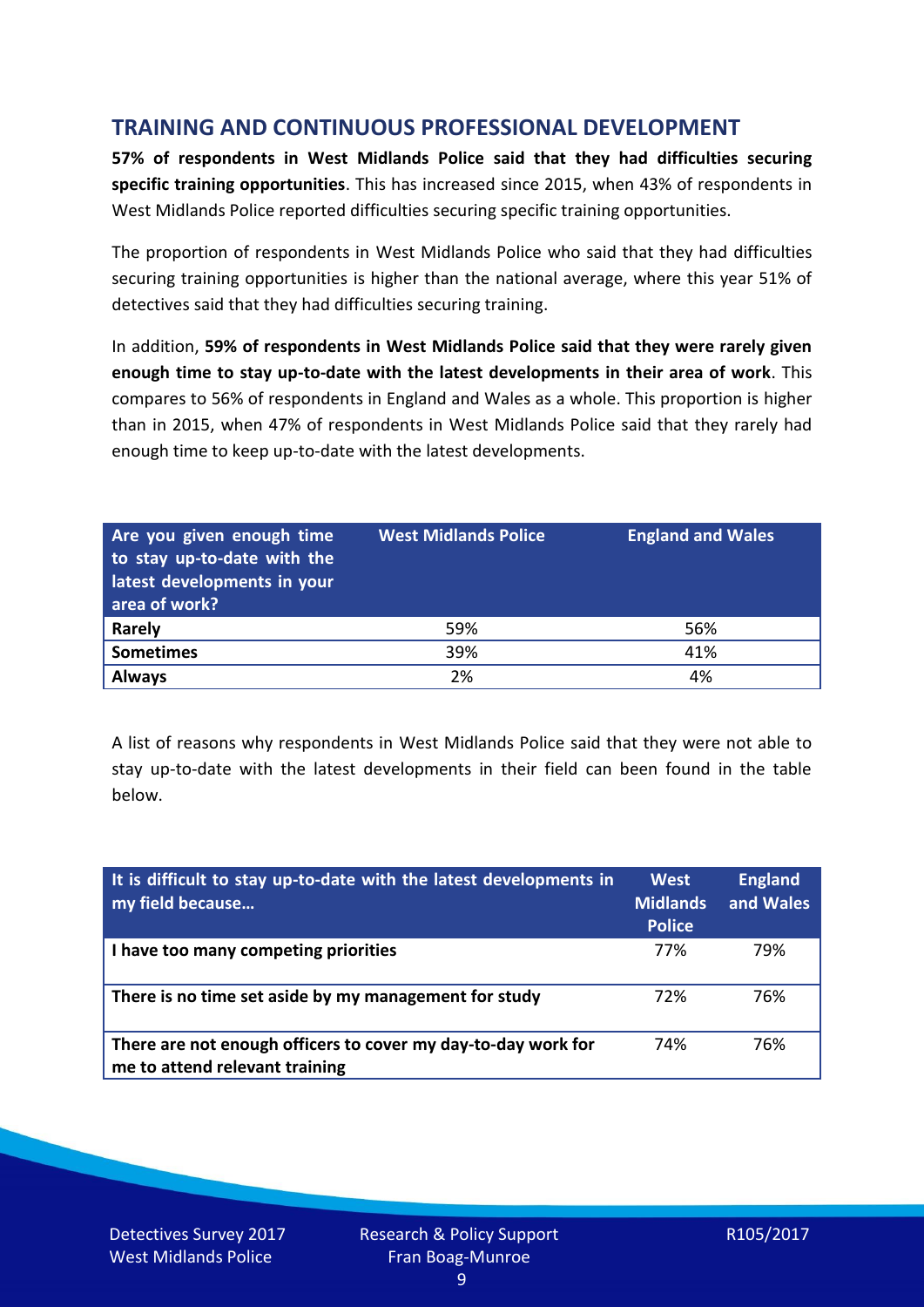| My workload is too high                                                                  | 73% | 76% |
|------------------------------------------------------------------------------------------|-----|-----|
| I have too many other commitments                                                        | 74% | 75% |
| The online learning package provided by NCALT is poorly<br>delivered                     | 79% | 73% |
| There are not enough formal training days                                                | 80% | 72% |
| I am too tired at the end of the day                                                     | 61% | 71% |
| Access to knowledge management systems that help<br>communicate new developments is poor | 48% | 51% |
| There is a lack of training staff                                                        | 62% | 46% |
| There is no appropriate training available                                               | 62% | 44% |

# **ATTRACTION AND RETENTION**

**20% of respondents in West Midlands Police said that they would not change their career path, whilst 17% couldn't think of any job they would prefer**. 18% of respondents said that they would like to change their posting but remain a police officer.

In comparison, 12% of respondents in West Midlands Police said that they would like to change jobs and stop being a police officer, 28% said that they would take any other job but with similar earnings and benefits, and 5% would quit immediately if they could find something else to do.

**The proportion of respondents in West Midlands Police who said that they would quit immediately if they could find something else to do has decreased since 2015**, when 8% of respondents said that they would quit immediately if they could.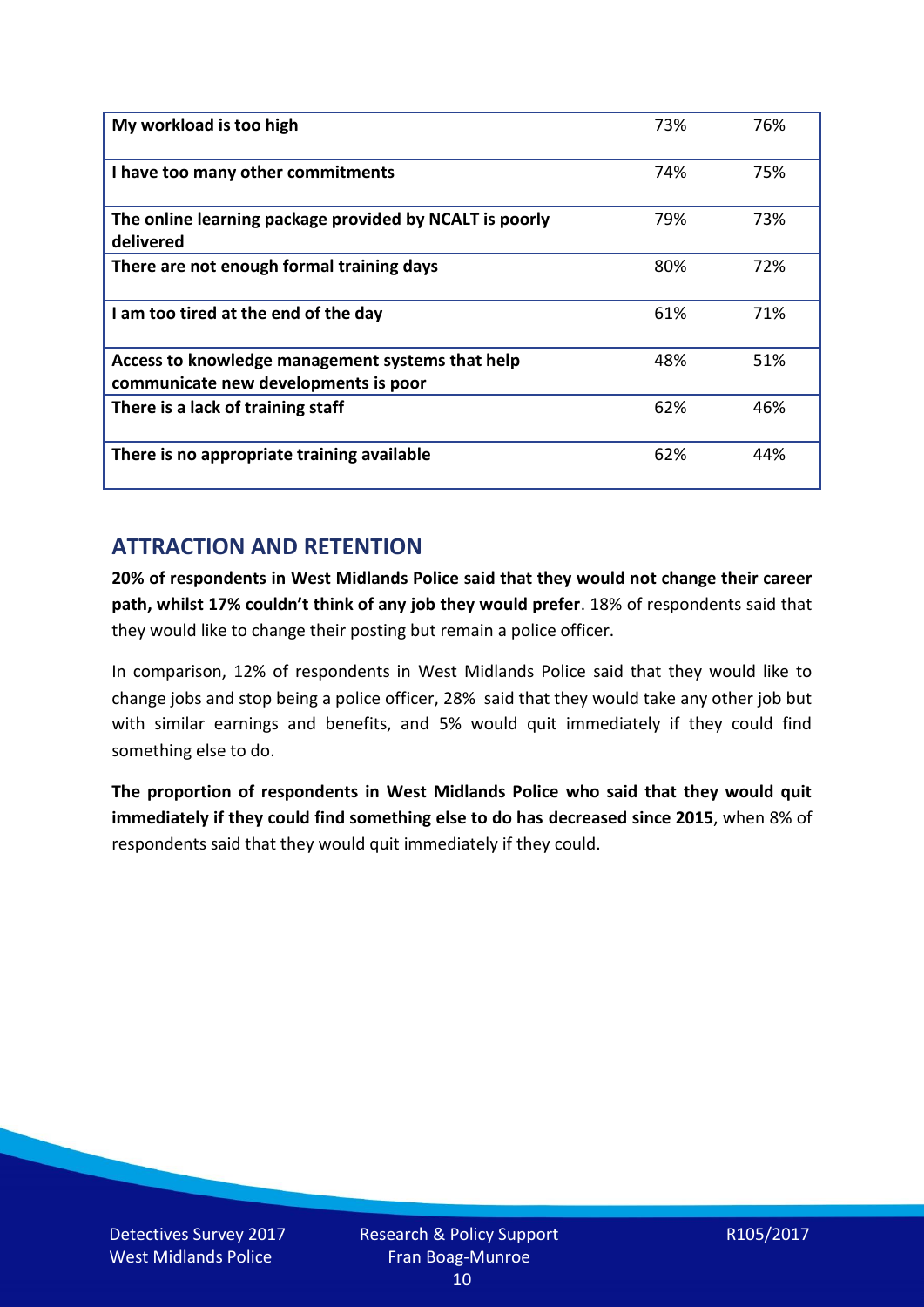|                               | <b>West Midlands Police</b> | <b>England and Wales</b> |
|-------------------------------|-----------------------------|--------------------------|
| I would not change my         | 20%                         | 22%                      |
| career path                   |                             |                          |
| I can't think of any job I    | 17%                         | 14%                      |
| would prefer                  |                             |                          |
| I would like to change my     | 18%                         | 14%                      |
| posting but remain a police   |                             |                          |
| officer                       |                             |                          |
| I would like to change my     | 12%                         | 14%                      |
| job and stop being a police   |                             |                          |
| officer                       |                             |                          |
| I would take almost any       | 28%                         | 26%                      |
| other job with similar        |                             |                          |
| earnings and benefits         |                             |                          |
| I would quit immediately if I | 5%                          | 10%                      |
| could find something else to  |                             |                          |
| do                            |                             |                          |



Detectives Survey 2017 West Midlands Police

R105/2017